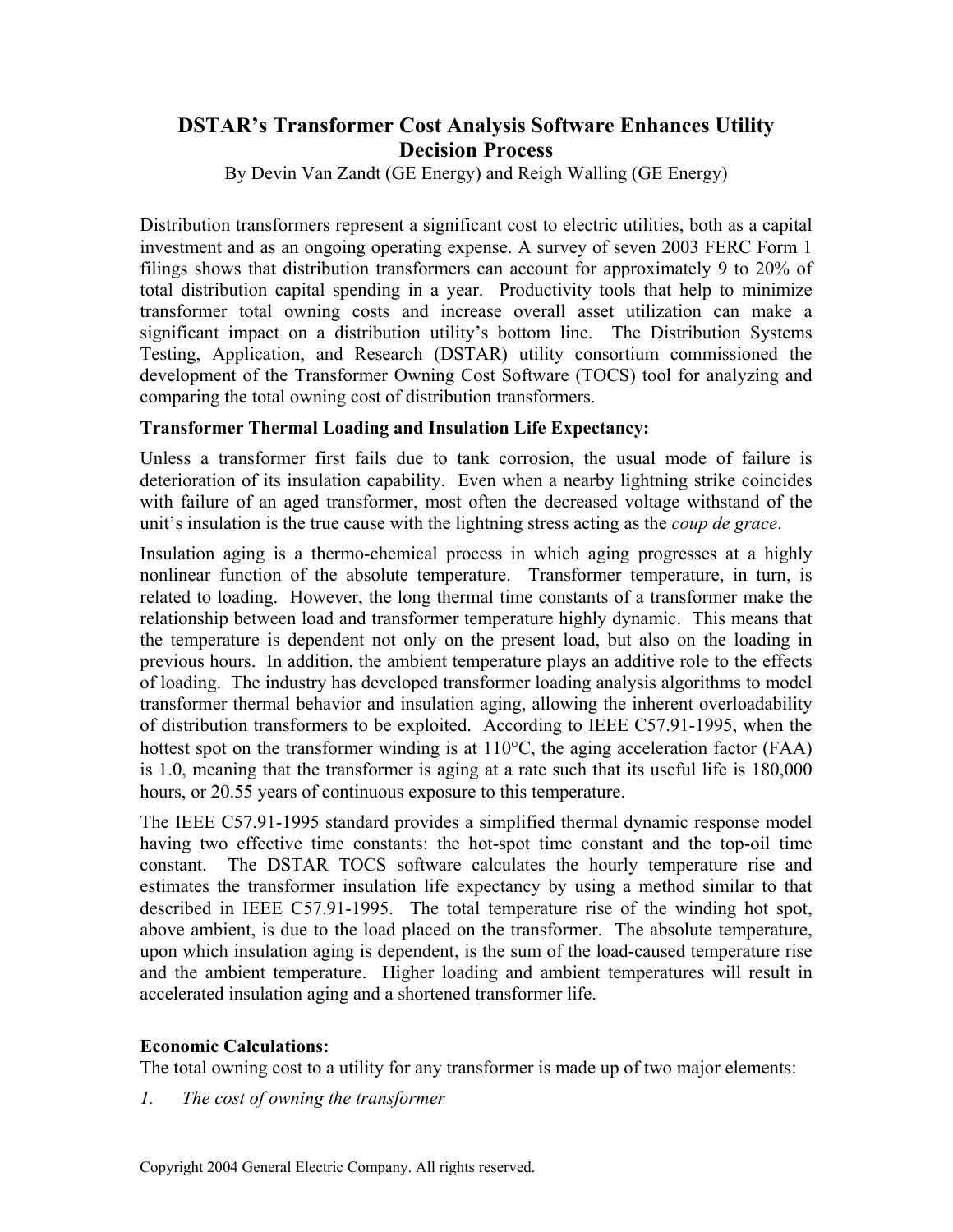This includes the purchase price, installation cost, residual value or cost at the end of the life, as well as the effects of interest, depreciation, taxes, and other factors. TOCS converts all of these factors into a levelized annual carrying charge for each year of the transformer's estimated service life. In addition, the FCR is adjusted to take into account the variation in the transformer's useful life caused by loading.

*2. The cost of losses incurred by operating the transformer* 

 This includes the cost of energy consumed by transformer losses and the cost of the system capacity required to accommodate these losses (note that this is not the same as the system capacity required to supply the load itself).

Transformer losses are divided into two types:

**No-Load Losses** - Core losses incurred while the transformer is energized, regardless of loading. **Load Losses** -  $I^2R$ coil losses proportional to the square of load current. TOCS calculates load losses according to the yearly, seasonal, and daily loading pattern defined by the user, and it also adjusts load losses for harmonic current heating.

With the annualized carrying charge, cost of losses, and transformer life expectancy the present value of the total owning cost can be calculated and levelized over the calculated transformer life. Transformers that experience premature failure have a higher annual owning cost because the transformer must be amortized over fewer years and there are costs associated with replacing the failed transformer. Although transformer life has not been traditionally included in owning cost calculations, it can have a significant effect on overall owning cost. TOCS brings all of these factors together and performs an hour-byhour analysis.

## **Working With TOCS and Example Applications**

The TOCS tool is based on a relational database that allows users to build and maintain a library of data that can be used to set up analysis cases in any combination. This library contains transformer design data, yearly and daily loading cycles, harmonic spectra for load current, and yearly load growth factors. Often times, data that can be used within TOCS is located in a spreadsheet or some other electronic format that is difficult to manually input through the standard user interface. TOCS has an import capability that allows users to easily bring data into TOCS for analysis. Additionally, a full year's worth (8760 hour) of hourly loading, temperature, and energy charge data can be imported for analysis. Some of this data can be obtained from interval meters at customer locations.

The user defines an analysis case by choosing the desired data from the library, entering economic parameters, and selecting the transformers to which the load is applied. When the user runs the analysis, the program determines the lifetime and total owning cost for the transformer(s) under that loading scenario. Users are able to compare many transformer designs simultaneously against various loading scenarios.

The TOCS calculation engine is a very powerful tool for performing detailed analysis on different distribution transformer designs and loading characteristics. The batch analysis functionality within TOCS enables users to run multiple loading scenarios against a set of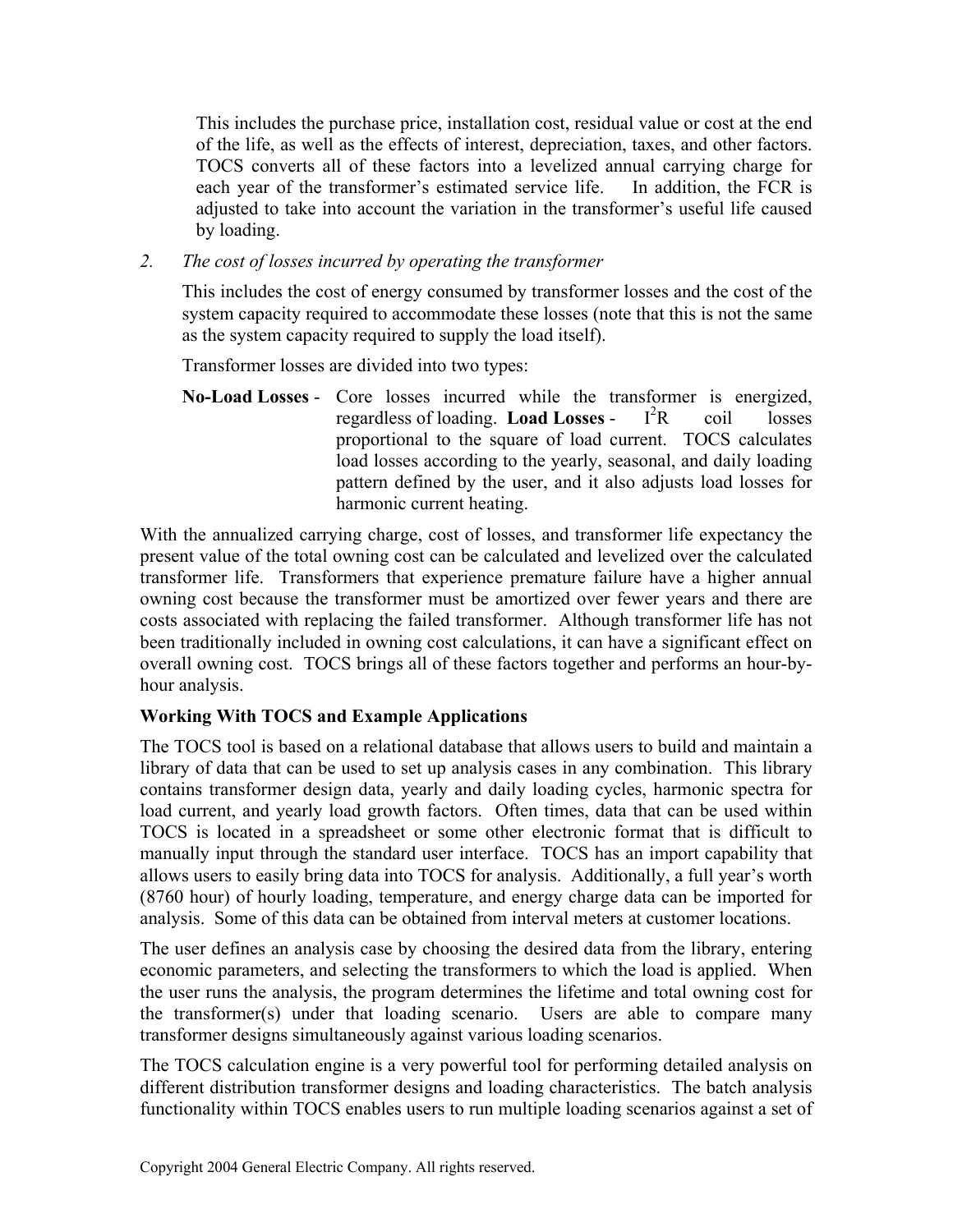transformers and produce annualized owning cost versus KVA loading curves. These curves define the economic range of operation for a collection of transformer designs.



**Example of Annualized Owning Cost versus Base Load Curves** 

In addition to TOCS, DSTAR has created a spreadsheet-based tool that allows users to import AOC versus Base Load data, load frequency information, and inventory cost data to perform stock and procurement budget analysis. It is recognized that there are costs associated with maintaining transformers in a utility's inventory. Inventory costs are reduced by eliminating transformer kVA ratings that can be covered by other ratings. There is a penalty, however, in total owning cost for eliminating a rating. The stock analysis algorithm cycles through all transformers of interest to determine which transformer rating should be removed from stock to give the largest reduction in total annual owning cost when taking inventory costs into account. Similarly, the procurement budget analysis algorithm has been implemented for the purpose of selecting the mix of transformers that will serve the expected loads with the lowest possible total owning cost while meeting the budget constraints.

### *Stock Analysis Example*

This example is based on a selection of typical three-phase transformers. With the exception of 112.5kVA, one design was included for each of the ANSI standard ratings from 75kVA to 1000kVA. It has been assumed, for this example, that a TOCS analysis of lowest total owning cost designs has yielded this set of transformers for further analysis. The transformer and loading data for this example has been fabricated and has been chosen to demonstrate the capability of TOCS.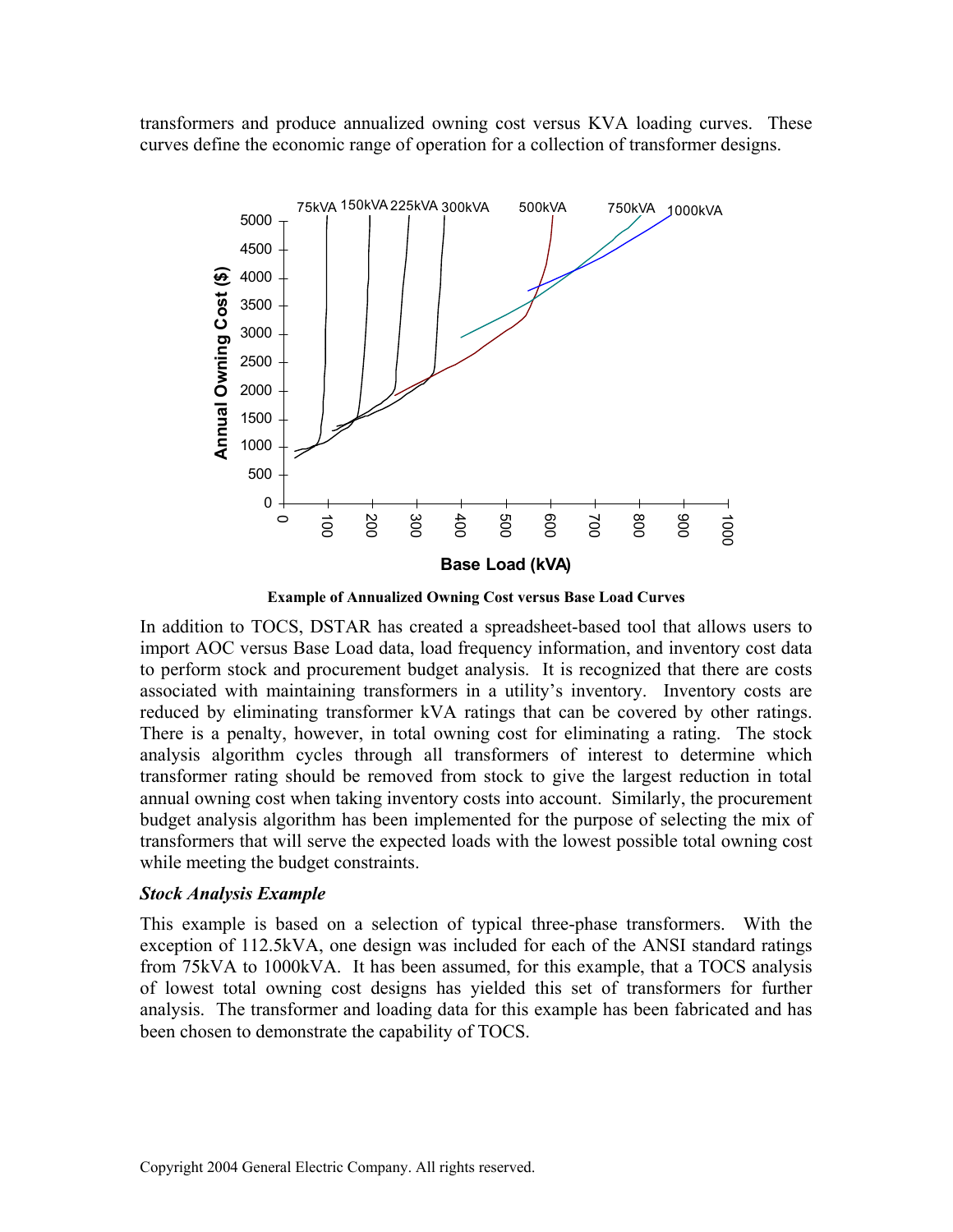|      | <b>KVA Size Impedance</b> | Price          | Load<br><b>Losses</b> | <b>No-Load</b><br><b>Losses</b> | Load<br>Loss | <b>No-Load</b><br><b>Loss</b> | <b>Total</b><br>Owning |           |
|------|---------------------------|----------------|-----------------------|---------------------------------|--------------|-------------------------------|------------------------|-----------|
|      |                           |                | $(\mathbf{W})$        | (W)                             | Eval.        | Eval.                         |                        | Cost      |
| 75   | 3.25                      | 4,098.00<br>\$ | 644                   | 70                              | 644          | 210                           | \$                     | 4,952.00  |
| 150  | 3.44                      | 5,152.00<br>\$ | 1077                  | 110                             | 1077         | 330                           | \$                     | 6,559.00  |
| 225  | 2.83                      | 6,260.00<br>\$ | 1558                  | 149                             | 1558         | 447                           | \$                     | 8,265.00  |
| 300  | 2.93                      | 6,720.00<br>\$ | 1863                  | 194                             | 1863         | 582                           | \$                     | 9,165.00  |
| 500  | 4.31                      | 8,571.00<br>\$ | 3357                  | 261                             | 3357         | 783                           | \$                     | 12,711.00 |
| 750  | 5.69                      | \$12,395.00    | 5663                  | 303                             | 5663         | 909                           | \$                     | 18,967.00 |
| 1000 | 5.75                      | \$12,298.00    | 6552                  | 1329                            | 6552         | 3987                          | \$                     | 22,837.00 |

**Transformer and Loading Data** 

The load base line item cost chosen for this example is high in order to create a scenario where eliminating transformer ratings from inventory significantly impacted total loaded annual owning costs. The inventory carrying-charge factor chosen is 10%, while the inventory utilization factor is set at 10% or approximately one month of inventory. Also, the range and frequency of base loads to be served by this inventory of transformers, arbitrarily chosen, are 785 loads ranging from 10kVA to 1000kVA.



**Load Frequency versus Base Load**